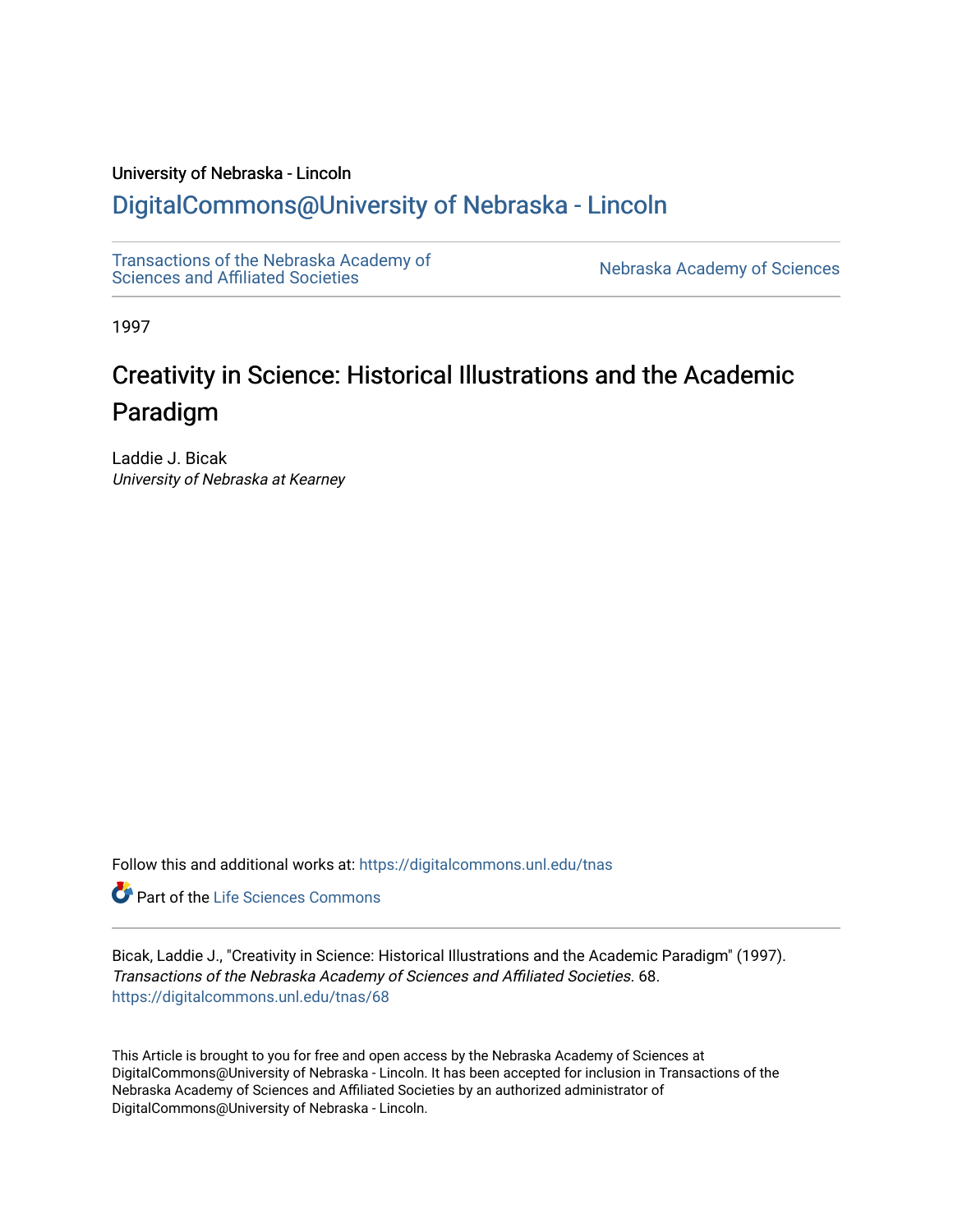*1997. Transactions of the Nebraska Academy of Sciences,* 24: 1-3

#### CREATIVITY IN SCIENCE: HISTORICAL ILLUSTRATIONS AND

### THE ACADEMIC PARADIGM

**Laddie** J. Bicak\*

Department of Biology University of Nebraska at Kearney Kearney, Nebraska 68849

\*Current address: 4608 Pony Express Road, Kearney, Nebraska 68847-8363

#### *ABSTRACT*

Koestler identifies creativity in terms of the ability of the individual to make analogies, the ability to recognize relationships between apparently unrelated events. Joseph Lister struggled with the unknown cause of sepsis, gangrene and suppuration in surgical wounds. Ignaz Philipp Semmelweis was immersed in his work to determine the cause of puerperal fever. Of many creative giants in the history of science, Walker places Pasteur among the best for his "astonishing ability for seeing the salient factors of a problem." Boyer relates scholarship and creativity to academics who carry on research, publish, and perhaps relay to their students what they have discovered. Creativity is not easily defined nor explained, but the history of scientific discovery has provided some clues as to the nature of the creative person.

### t t t

A practitioner in science must guard against engaging in scientific jargon in place of accepted scientific language because the uncritical may interpret the jargon as creative thinking (Middleton 1976). Koestler (1967) insists that creativity in science is dependent upon the ability of the person to make analogies, to recognize interrelationships between or among events where none apparently exist. Koestler states, "Thus the real achievement in discoveries ... is seeing an analogy where no one saw one before ... The essence of discovery is the unlikely marriage ... of previously unrelated forms of references or universes of discourse, whose union will solve the previously insoluble problem."

Graubard (1953) points out that it is unfair to assume that until the coming of modern science man did not know how to ask questions or observe and interpret natural events. Also, it is unfair to assume that man was loaded with superstition and did not know how to seek answers. The contributions of creative thinking to

scientific knowledge have accumulated in a fashion since the period of Babylonia, 3500 BC. Just as rockets, computers, and vaccines are the technological products of science today, so too were pyramids, plumbing, and celestial mapping the results of early scientific insights.

The contributions of earlier scientists such as Galileo, Newton, Darwin, Harvey, Lord Kelvin, and Marie Curie are well known. The work of these noble persons may be described as investigations of phenomena in which the creative persons had a passion that was not snuffed by skepticism or exception, but rather burned all the brighter. The term "research" as we know it today was not part of the vernacular of early science. Boyer (1990) indicates that the term research was probably first used in the 1870s by reformers in Cambridge and Oxford who wished to make these institutions ... "not only a place of teaching, but a place of learning ... (and that) ... scholarship in earlier times referred to a variety of creative work carried on in a variety of places , and its integrity was measured by the ability to think, communicate, and learn."

Research and creativity have been and are expected commitments in scholarly endeavor. This expectation is reflected in the development of rank in the universities. In the twelfth century, teachers began to gather in the larger cities of Europe and banded together by common interests to form guilds which eventually led to the first universities.

In the universities, the Masters of Arts were the full members of the teaching guild who were admitted to the university by their superiors. Originally, the designation of bachelor referred to an assistant of a land-owner, an apprentice; but, in teaching the title referred to the person who was striving to reach the status of Master of Arts. It is not certain when the title of doctor originated as the degree above the masters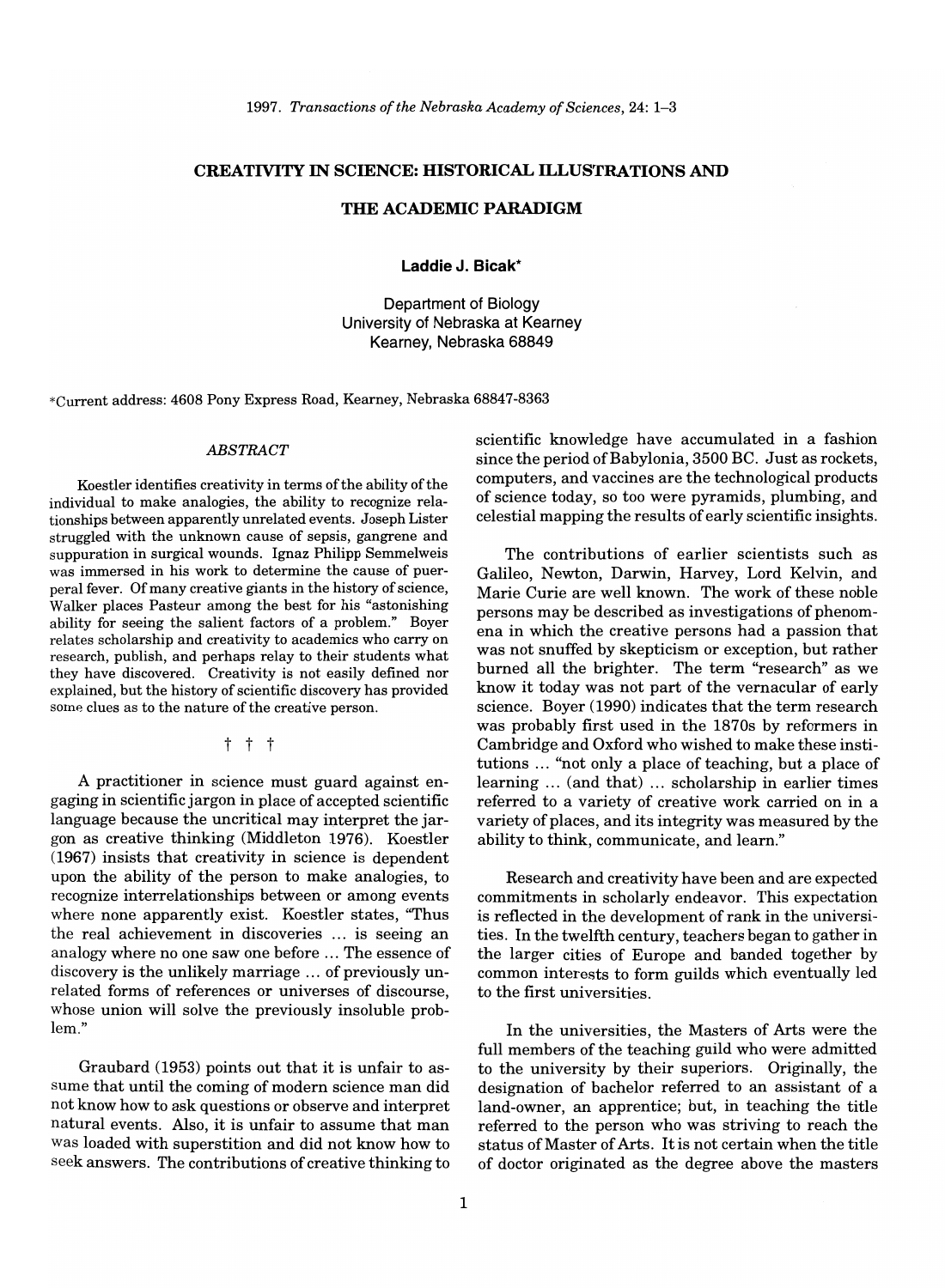degree, but its use in teaching can be traced to the universities in Bologna, Paris, and Oxford in the Twelfth Century (Hargreaves-Mawdsley 1963, Walters 1939). The term doctor is derived from the Latin *docere,* meaning to teach.

The first doctors were teachers. **In** the 1400s the term Doctor of Philosophy came to mean an academic degree in a field in which a person specialized and in which scholarship was expected of the doctor, the teacher. It is interesting to note that when the first medical schools opened in the mid-1700s in the United States, an attempt was made to distinguish between the doctor-teachers and the physicians by awarding the physician the Bachelor of Medicine degree. The assumption was that the M.B. person would practice medicine for a short time, probably with an established physician, and then return to the university to do graduate study and be granted the doctor's degree, the M.D. (Budd 1980). However, few physicians did this, and in the late 1700s most schools of medicine adjusted their curriculums and began awarding the M.D. degree.

It is conceivable that the adjustments made to curriculums in the 18th and 19th centuries may have contributed, in the 20th Century, to a splintering of the science disciplines, that is, the development of departments of zoology, botany, genetics, entomology, agronomy, etc. The emphasis on specialization on the Ph.D. level narrowed fields of learning and, coupled with the splintering effect, made it more difficult for the teacher to accomplish the vital process of establishing connections across disciplines.

Despite the breadth or narrowness of the formal preparation, when scientists throughout history have been confronted with difficult and seemingly insoluble problems, they have grasped for almost any explanation. The pronouncement on bubonic plague by the medical faculty of Paris, as Hecker (1844) states, is an example of searching for answers to problems hidden from the view of man. The medical faculty during the plague of 1348-1349 was asked to deliver a judgment on its cause and on ways to keep from contracting it. The cause of the plague, they said, was attributable to rays of the sun being combatted by constellations, by corrupted waters, and by stinking rain. Citizens were admonished not to sleep in the daytime, to drink little water at breakfast, and to refrain from going out at night because dew could be harmful. Perhaps today we too are grasping at scientific straws in areas of disease and other natural phenomena which perplex us and at the moment seem insoluble.

Joseph Lister (1827-1912) five hundred years after the pronouncement of the medical faculty of Paris, struggled with the unknown cause of sepsis, gangrene and suppuration in surgical wounds. Walker (1956) states that "Lister accepted the prevalent view that the contagion was spread by the foul atmosphere, laden as it was with the odour of decomposition." The overcrowding of surgical wards and poor circulation of air were identified as being responsible for disease.

At nearly the same time, Ignaz Philipp Semmelweis (1818-1865) in Vienna was immersed in his work to determine the cause of puerperal fever (childbed fever), which was taking a high toll of expectant mothers. Both Semmelweis and Lister tested assumptions which might lead to cause and effect relationships, Lister with carbolic acid spray to cleanse the operating room atmosphere, and Semmelweis with chlorinated water in which physicians were to wash their hands between the examinations of expectant mothers.

It is ironic that these two great men never met or did they exchange information on their research, which undoubtedly would have enhanced the work of each. The resolution of each of these seemingly insoluble problems was ultimately accomplished through the creative genius of Pasteur. Of Pasteur's work in bacteriology, Walker (1956) states "It is quite true that Pasteur was not a surgeon, nor even a medical man, but he had such an astonishing faculty for seeing the salient features of a problem that he would have been able to point out to Lister mistakes in the strategy of his surgical campaign against sepsis." So would Pasteur's work have helped Semmelweis. Lister knew of Pasteur's work, but he waited much too long before he began tc correspond with him.

**In** a lecture to the Academy of Medicine in Paris Louis Pasteur (1822-1895) demonstrated his ability tc analyze a surgical problem and at the same time set the stage for research which would lead not to the enhance ment of the antiseptic surgery of Lister but to the aseptic surgery of today. Walker  $(1956)$  quotes Pasteur's speech thus:

This water, this sponge, this lint with which you wash or cover a wound, deposit germs which would have the power of multiplying rapidly within the tissues and which would invariably cause the death of the patient in a very short time, if the vital processes of the body did not counteract them. But alas, the vital resistance is too often impotent; too often the constitution of the wounded, his weakness, his morale, and the inadequate dressing of the wound oppose an insufficient barrier to the invasion of these infinitely small organisms that, unwittingly, you have introduced into the injured part. If I had the honor of being a surgeon, impressed as I am with the dangers to which the patient is exposed by the